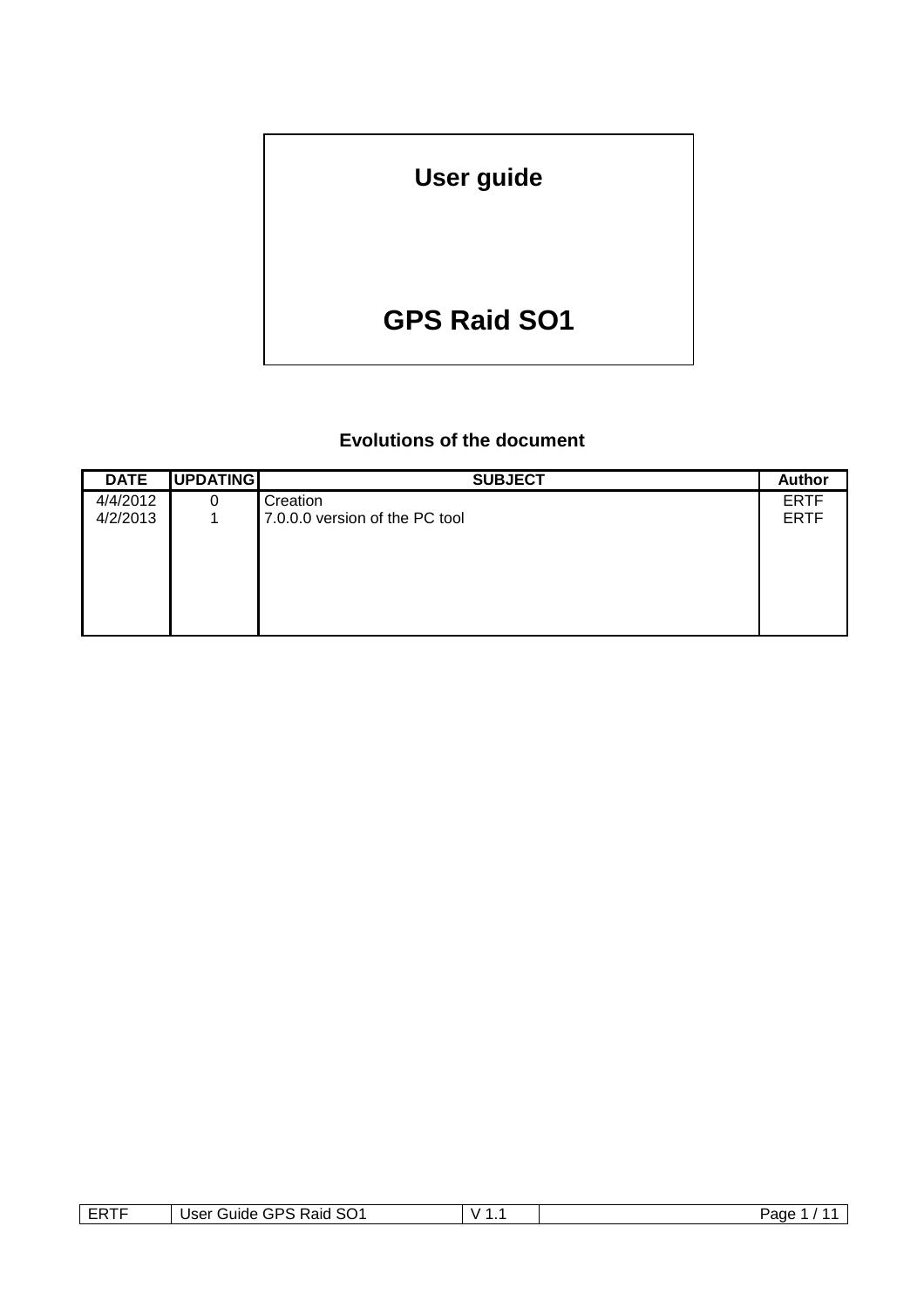# **SUMMARY**

| 1.                       | <b>GENERAL PRINCIPLE</b>                                                                                                                                                                                                                                                                                           | 3                                                                   |
|--------------------------|--------------------------------------------------------------------------------------------------------------------------------------------------------------------------------------------------------------------------------------------------------------------------------------------------------------------|---------------------------------------------------------------------|
| 2.                       | <b>INSTALLATION</b>                                                                                                                                                                                                                                                                                                | 3                                                                   |
| 2.1<br>2.4               | <b>PREREQUISITES</b><br>2.2<br><b>ERTF SOFTWARE INSTALLATION</b><br>2.3<br><b>INSTALLATION OF THE ADAPTER USB/RS232</b><br><b>FIRST START</b>                                                                                                                                                                      | 3<br>3<br>3<br>3                                                    |
| 3.                       | <b>USE</b>                                                                                                                                                                                                                                                                                                         | 4                                                                   |
| 3.1                      | <b>SOFTWARE STAR</b>                                                                                                                                                                                                                                                                                               | 4                                                                   |
| 4.                       | <b>RACE CREATION</b>                                                                                                                                                                                                                                                                                               | 5                                                                   |
| 4.1<br>4.3               | RACE CREATION OUT OF NOTHING<br>4.2<br><b>CSV FILE IMPORT</b><br>EDIT A RACE<br>4.3.1<br>Description of the screen                                                                                                                                                                                                 | $\frac{5}{5}$<br>$\overline{6}$<br>6                                |
| 5.                       | OTHER OPTIONS FROM THE FILE MENU                                                                                                                                                                                                                                                                                   | 6                                                                   |
| 5.1<br>5.3               | <b>SELECT A RACE</b><br>5.2<br>SAVE AS<br><b>SERIAL PORT</b>                                                                                                                                                                                                                                                       | 6<br>$\,$ 6 $\,$<br>$\overline{7}$                                  |
| 6.                       | <b>COMMUNICATION MENU</b>                                                                                                                                                                                                                                                                                          | $\overline{7}$                                                      |
| 6.1<br>6.2<br>6.3<br>6.4 | <b>PRINCIPLE</b><br><b>SCREEN DESCRIPTION</b><br>6.2.1<br>Windows<br><b>DIALOG PAGE</b><br><b>FUNCTIONS</b><br>6.4.1<br>Unit reconnaissance<br>Erase<br>6.4.2<br>Read memory<br>6.4.3<br>6.4.4<br>Ways and parameters                                                                                              | $\overline{7}$<br>$\overline{7}$<br>8<br>8<br>8<br>8<br>9<br>9<br>9 |
| 7.                       | <b>FILES STRUCTURE</b>                                                                                                                                                                                                                                                                                             | 9                                                                   |
| 7.1                      | <b>TIMING FILE</b><br>7.1.1<br>Description<br>7.1.2<br>File name structure<br>JRNX_2012-03-13_09-38-34_SO1_----_ 6055<br>7.1.3<br>Example CHK OK<br>7.1.4<br>Example CHK NOK<br>7.1.5<br><b>Details</b><br>7.2<br><b>TRACKING FILE</b><br>7.2.1<br>Description<br>7.2.2<br>File name structure<br>7.2.3<br>Example | 9<br>9<br>9<br>9<br>10<br>10<br>11<br>11<br>11<br>11<br>11          |

| ___<br>$\cdot$ DC $\cdot$<br>$\cdot$<br><u>ли</u><br>Jser<br>abiri<br>Raid<br>v<br>ುಂ<br>--<br>חנ<br>--- | Page |
|----------------------------------------------------------------------------------------------------------|------|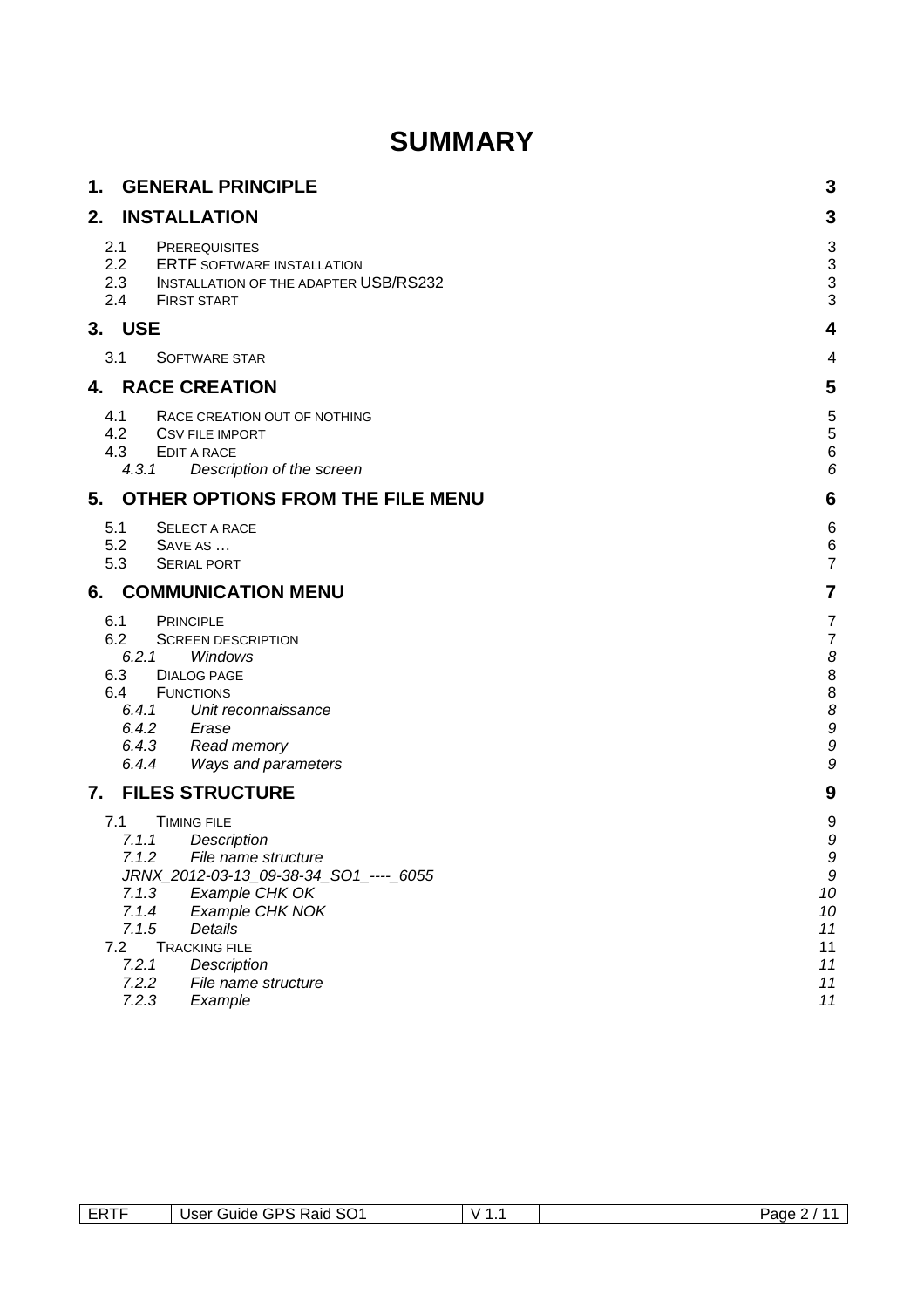## **1. GENERAL PRINCIPLE**

The GPS Raid SO1 software is a simplified version of the ERTF Rally Raid software which was used during several years in competition.

The software was simplified to allow a very easy use. It is made for someone who wants to do raid with a strong GPS easy to use.

Other versions exist: GPS Raid ORG for the organizer and GPS Training SO2 for competition training.

The software GPS Raid SO1 allows:

- The import of a race, a raid
- The download of a Raid prepared on PC
- The unloading of tracks and the timing log
- The management of timing
- The trip functions (odometer) with possibility of automatic adjustment at each waypoint

## **2. INSTALLATION**

#### **2.1 Prerequisites**

The PC tool works on Windows XP, Vista, 7, in 32 or 64 bits.

### **2.2 ERTF software installation**

From the CD delivered, you just have to copy the directory GPS\_Raid on your computer.

You don't need to make any specific installation.

The GPS\_Raid directory can be renamed and placed anywhere on the computer.

#### **2.3 Installation of the adapter USB/RS232**

Once the software is installed, you have to install the drivers Windows for the connection USB/series. It is standard equipment form market, install the CD-ROM delivered with the adapter. Update the drivers if necessary (via internet).

#### **2.4 First start**

Once the software is installed, during the first start, it will ask a name which will be written in the log title, this name is used only for that.

If the software indicates there is no connection on the port COM1, this is normal; you do not have yet assigned the port COM to be used to connect the GPS to the PC.

| $- - - -$<br>--<br>-- | $\sim$<br>D.<br>≺aıd<br>Buide<br>User<br>יכ<br>שפ<br>∼<br>____ | Page |
|-----------------------|----------------------------------------------------------------|------|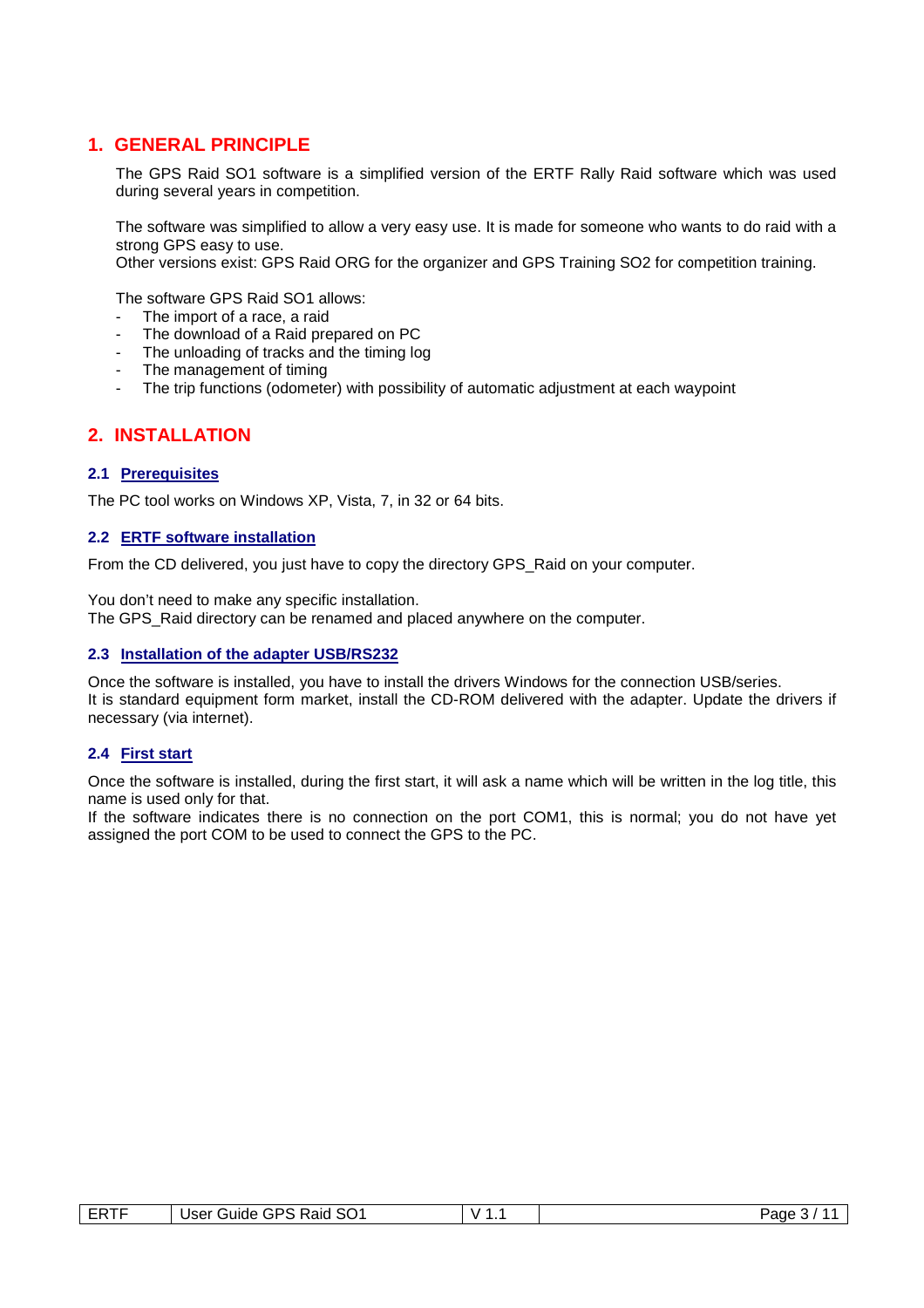# **3. USE**

## **3.1 Software star**

Start the file GPS\_Raid.exe (or a shortcut created especially for that).



The tab File allows reaching the under-menus:

- New race
- Select a race
- Import a CSV file
- Save as
- Serial port
- Quit

The tab Edition allows modifying a race, it is ineffective while any race has been selected.

The tab Communication allows entering in communication by cable with the GPS Unik 1.

| <b>FRTF</b><br>. | Raid SO1<br>GPS<br>suide '<br>∪ser ⊆<br>. | $\mathbf{v}$<br>. . | Paαe<br>. ~უ |
|------------------|-------------------------------------------|---------------------|--------------|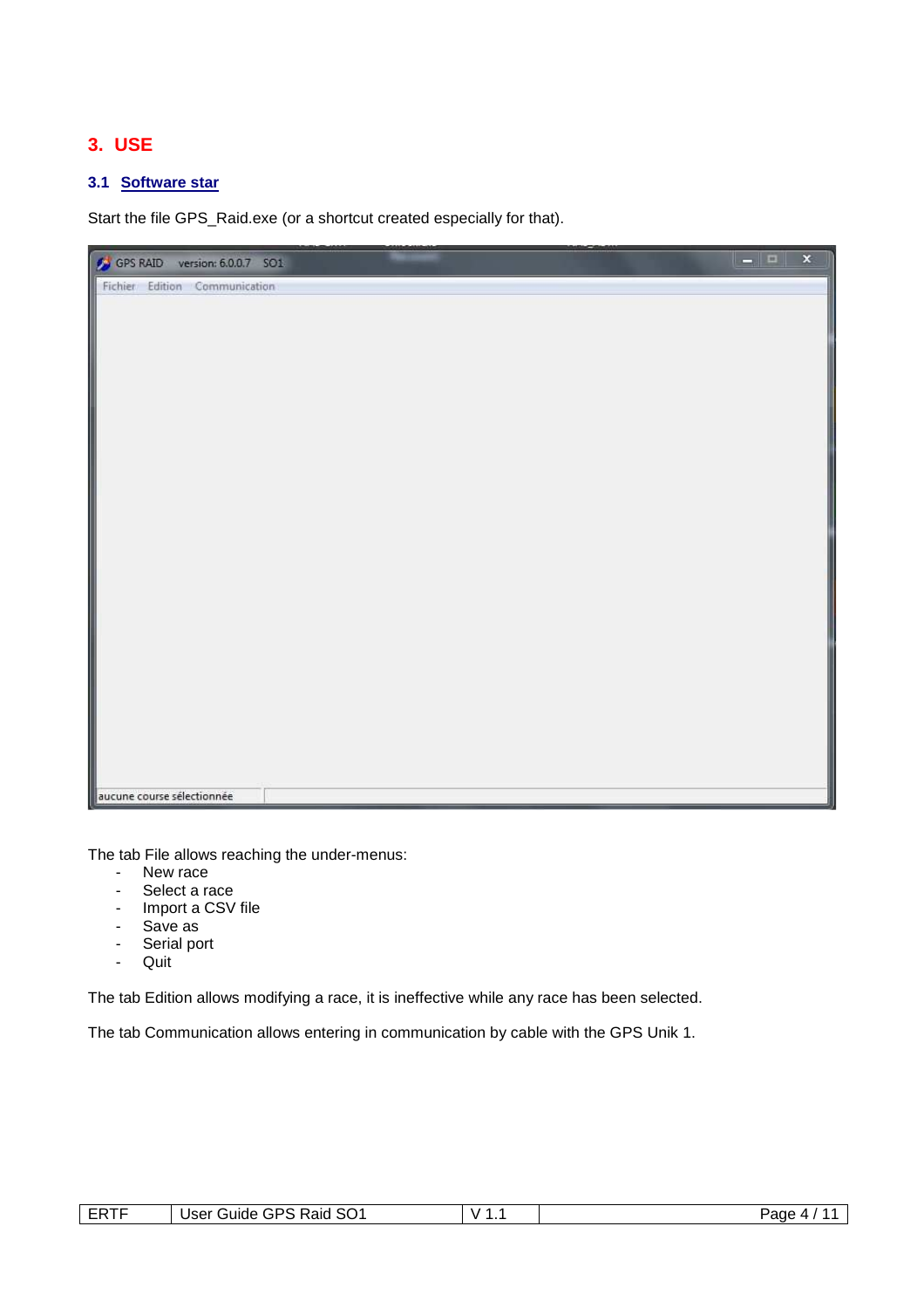# **4. RACE CREATION**

#### **4.1 Race creation out of nothing**

From the tab file, click on new race. A window opens, race name is asked (do not put a space in the race name: example TEST01) validate, the race is created and you can access to the editing menu.

An under-directory has been created: c:\ERTF\GPS\_Raid\TEST01. It is the directory which is suggested for the track and GPS logs unloading.

A file TEST01.mdb was created in this directory. It is the data base where the race is stocked (to delete a race, just delete this file). You can rename the file.

#### **4.2 Csv file import**

You can complete a race directly in the editing menu but it is also possible to import a csv file resulting from the reconnaissance for example.

An imported file comes in form:

WPT1;Latitude;N/S;Longitude;E/W;odometer WPT2;Latitude;N/S;Longitude;E/W;odometer WPT3;Latitude;N/S;Longitude;E/W;odometer WPT4;Latitude;N/S;Longitude;E/W;odometer …

Example:

E1K0;47x44,427;N;3x24,363;W;1 DZ0;47x44,347;N;3x24,514;W;1 FZ1;47x44,319;N;3x25,140;W;1000 K2;47x44,145;N;3x25,127;W;2000 DZ2;47x43,967;N;3x25,272;W;2500 DZ2a;47x43,948;N;3x25,668;W;2990 FZ3;47x43,944;N;3x25,856;W;3200 K4;47x44,186;N;3x25,939;W;4500 DSS1;47x44,384;N;3x25,634;W;1 K1;47x45,446;N;3x25,267;W;1125 K3;47x46,512;N;3x25,022;W;3476 K5;47x46,148;N;3x24,370;W;5674 K21;47x45,718;N;3x23,773;W;21290

Keep the syntax correctly NAME by 5 prints maximum Longitude in the form of degrees x minutes x thousandths (without space) Odometer is stated in meters

Once race creates, from the tab File, do import, select the csv file to import and click on OK. A warning message notices that base will be erased, which is normal. Answer yes.

| <b>ERTF</b> | SO <sub>1</sub><br>Raid<br>GPS<br>User<br>′ uldeت<br>_____ | Page<br>. . |
|-------------|------------------------------------------------------------|-------------|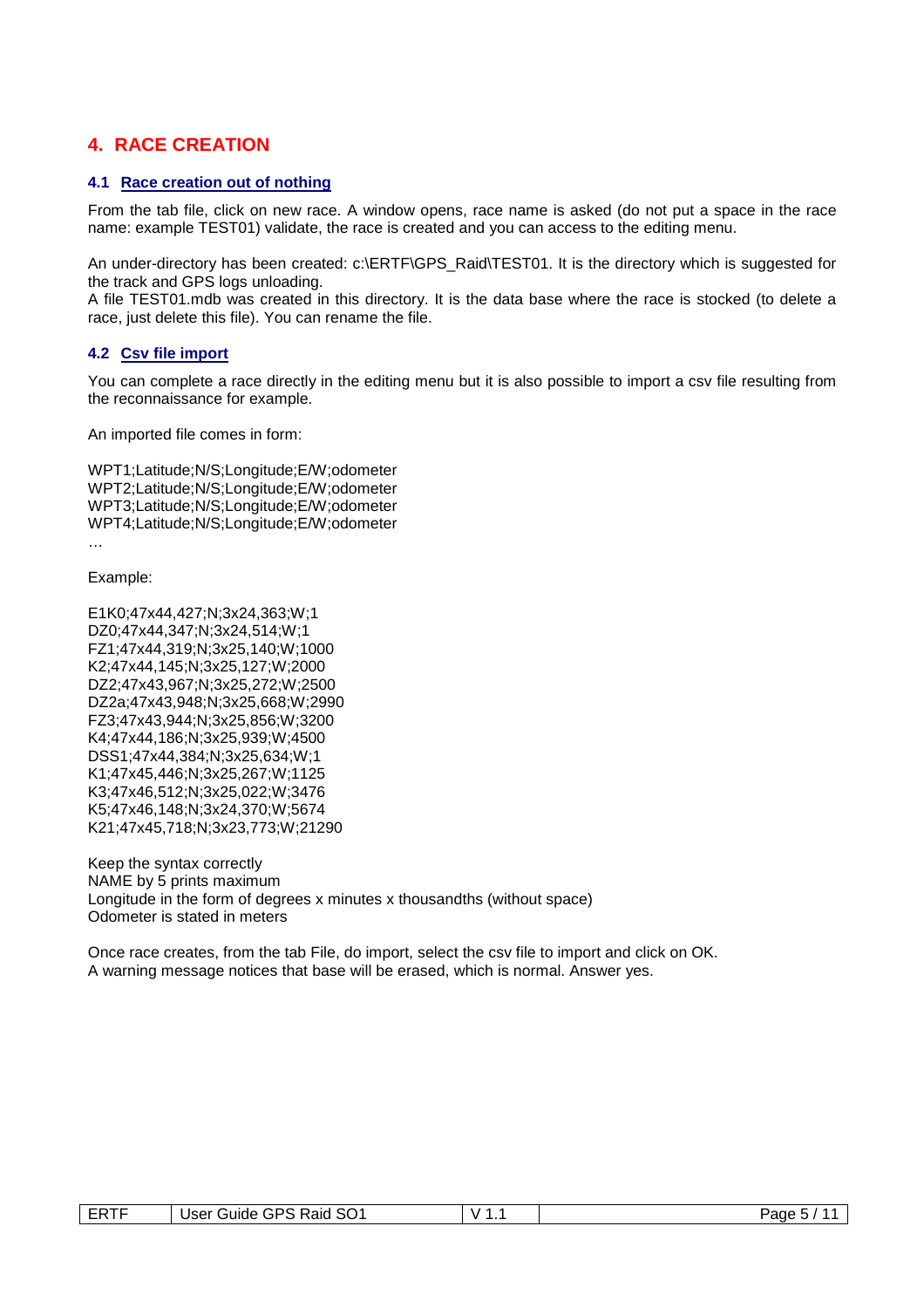#### **4.3 Edit a race**

Now you can reach to the Edition menu to add/modify some Waypoints.

| <b>WAYPOINTS</b><br>$\blacktriangleright$<br>$+$ $ \mathbb{R}$ $\times$<br>H<br>$F \times$<br>1/9<br>LATITUDE<br>LONGITUDE<br>Min<br>Мi<br>Min<br>Мi<br>No<br>Hem<br>Deg<br>Odometre A<br>Deg<br>Grw <sup>1</sup><br>Nom<br>412 N<br><b>B1W1</b><br>47<br>3<br>387 W<br>$\overline{1}$<br>44<br>24<br>$\theta$<br>$\overline{c}$<br>311 N<br>3<br>47<br>584 W<br><b>B1W2</b><br>44<br>24<br>$\mathbf{0}$<br>3<br>3<br>47<br>B1W3<br>360 N<br>44<br>25<br>654 W<br>$\overline{0}$<br>3<br><b>B1W4</b><br>4<br>47<br>948 N<br>45<br>25<br>424 W<br>$\mathbf{0}$<br>5<br>3<br>47<br><b>B1W5</b><br>46<br>410 N<br>25<br>0<br>182 W<br>6<br>3<br><b>B1W6</b><br>47<br>25 N<br>$\mathbf{0}$<br>46<br>24<br>148 W<br>3<br>$\overline{7}$<br>497 N<br><b>B1W7</b><br>47<br>45<br>23<br>398 W<br>$\overline{0}$<br>$\overline{3}$<br>$\boldsymbol{8}$<br>47<br><b>B1W8</b><br>44<br>864 N<br>23<br>$\mathbf{0}$<br>834 W<br>9<br>3<br>B1W9<br>47<br>44<br>555 N<br>24<br>183 W<br>$\theta$ |  |  |  |  |  |  | Quitter édition |
|------------------------------------------------------------------------------------------------------------------------------------------------------------------------------------------------------------------------------------------------------------------------------------------------------------------------------------------------------------------------------------------------------------------------------------------------------------------------------------------------------------------------------------------------------------------------------------------------------------------------------------------------------------------------------------------------------------------------------------------------------------------------------------------------------------------------------------------------------------------------------------------------------------------------------------------------------------------------------------|--|--|--|--|--|--|-----------------|
|                                                                                                                                                                                                                                                                                                                                                                                                                                                                                                                                                                                                                                                                                                                                                                                                                                                                                                                                                                                    |  |  |  |  |  |  |                 |
|                                                                                                                                                                                                                                                                                                                                                                                                                                                                                                                                                                                                                                                                                                                                                                                                                                                                                                                                                                                    |  |  |  |  |  |  |                 |
|                                                                                                                                                                                                                                                                                                                                                                                                                                                                                                                                                                                                                                                                                                                                                                                                                                                                                                                                                                                    |  |  |  |  |  |  |                 |
|                                                                                                                                                                                                                                                                                                                                                                                                                                                                                                                                                                                                                                                                                                                                                                                                                                                                                                                                                                                    |  |  |  |  |  |  |                 |
|                                                                                                                                                                                                                                                                                                                                                                                                                                                                                                                                                                                                                                                                                                                                                                                                                                                                                                                                                                                    |  |  |  |  |  |  |                 |
|                                                                                                                                                                                                                                                                                                                                                                                                                                                                                                                                                                                                                                                                                                                                                                                                                                                                                                                                                                                    |  |  |  |  |  |  |                 |
|                                                                                                                                                                                                                                                                                                                                                                                                                                                                                                                                                                                                                                                                                                                                                                                                                                                                                                                                                                                    |  |  |  |  |  |  |                 |
|                                                                                                                                                                                                                                                                                                                                                                                                                                                                                                                                                                                                                                                                                                                                                                                                                                                                                                                                                                                    |  |  |  |  |  |  |                 |
|                                                                                                                                                                                                                                                                                                                                                                                                                                                                                                                                                                                                                                                                                                                                                                                                                                                                                                                                                                                    |  |  |  |  |  |  |                 |
|                                                                                                                                                                                                                                                                                                                                                                                                                                                                                                                                                                                                                                                                                                                                                                                                                                                                                                                                                                                    |  |  |  |  |  |  |                 |
|                                                                                                                                                                                                                                                                                                                                                                                                                                                                                                                                                                                                                                                                                                                                                                                                                                                                                                                                                                                    |  |  |  |  |  |  |                 |
|                                                                                                                                                                                                                                                                                                                                                                                                                                                                                                                                                                                                                                                                                                                                                                                                                                                                                                                                                                                    |  |  |  |  |  |  |                 |
|                                                                                                                                                                                                                                                                                                                                                                                                                                                                                                                                                                                                                                                                                                                                                                                                                                                                                                                                                                                    |  |  |  |  |  |  |                 |

#### **4.3.1 Description of the screen**

The Waypoint block describes the Waypoints of the way selected. If you have not import a way, it would have been necessary to fill them one by one. Columns description:

- Waypoint name by 5 prints maximum
- Waypoint number
- Latitude and longitude.
- Odometer in meters. **Value 0 indicates there is no adjustment on this Waypoint, value 1 makes an adjustment to 1 meter, means 0 on the GPS, the minimal distance on the screen is 10m.**

+ ; - keys and arrows can create, delete and navigate between the waypoints.

**Careful to validate properly after a modification is done or you will close without saving it. The validation can be done by the descent or the ascent of the cursor with arrows high and low, or the checkmark of the V key.** 

To quit this menu click on « Quitter édition ».

## **5. OTHER OPTIONS FROM THE FILE MENU**

#### **5.1 Select a race**

You need to select a race before starting the editing menu (when you create a race, this operation is done by default).

### **5.2 Save as …**

To copy an existing race in another race. This is useful for starting a new race from an existing race.

| ----<br>- ⊷<br>---- | SO <sub>1</sub><br>. Raid<br>GPS.<br>User<br>Guide<br>$\overline{\phantom{a}}$ | $\mathbf{v}$<br>. . | Page<br>. .<br>-0 |
|---------------------|--------------------------------------------------------------------------------|---------------------|-------------------|
|---------------------|--------------------------------------------------------------------------------|---------------------|-------------------|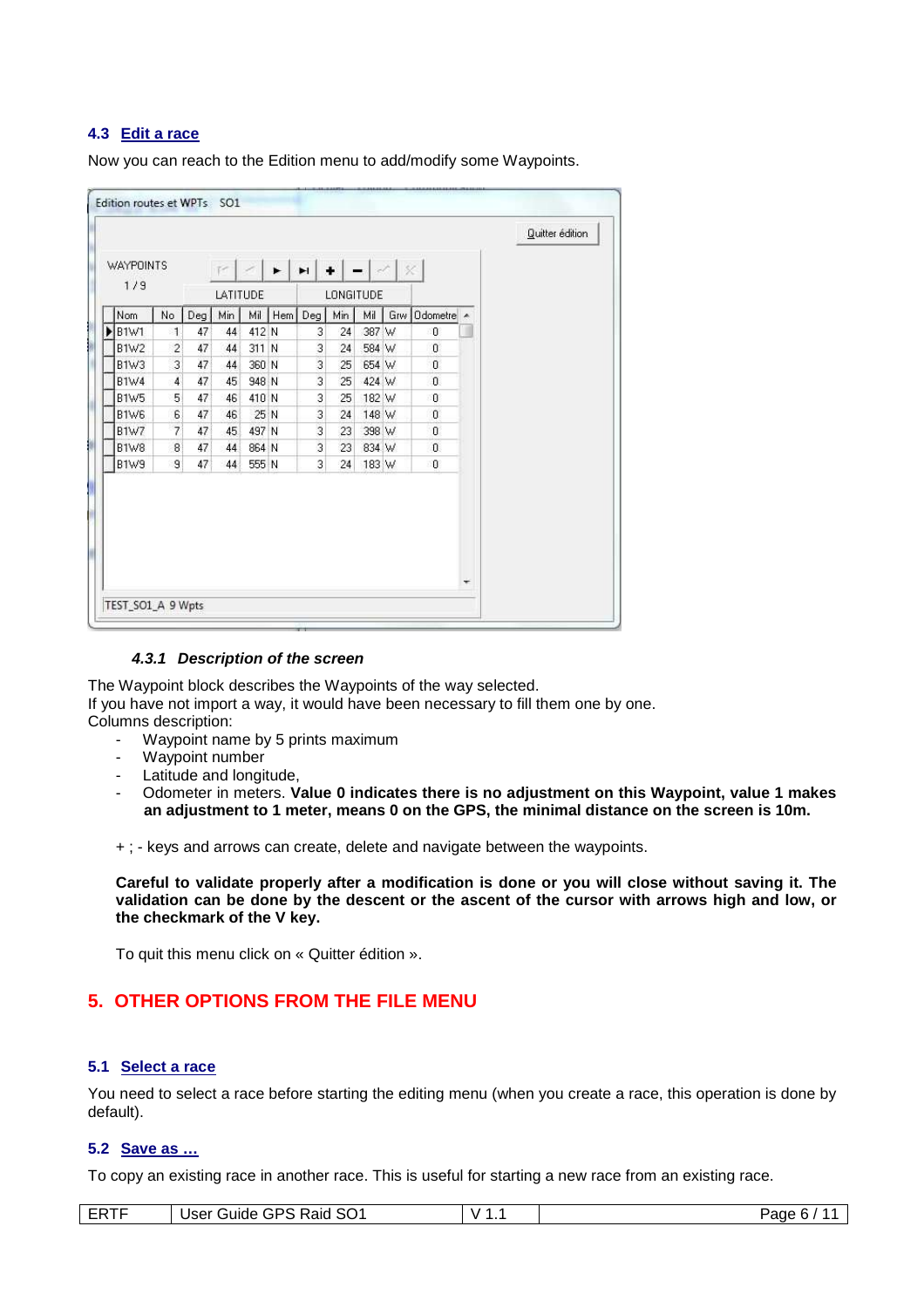#### **5.3 Serial port**

To associate the serial port where the download cable is installed. If you don't know the port number, check in Gestionnaire de périphériques ; Ports (COM and LPT).

# **6. COMMUNICATION MENU**

Once there is one race created and selected, it is possible to go in the communication menu.

Select « Communication »

Select or create a directory.

| déchargement: | Sélectionner un dossier de destination pour les fichiers de |   |
|---------------|-------------------------------------------------------------|---|
|               | inetpub                                                     | ▲ |
|               | Log                                                         |   |
|               | mdp                                                         |   |
|               | PerfLogs                                                    |   |
|               | Programmes                                                  |   |
|               | Rutye Argentine 2012                                        |   |
|               | <b>Etape1</b>                                               | Ξ |
|               | SiLabs                                                      |   |
|               | SilkWay                                                     |   |

It is important to carefully choose the directory because it is in this directory that unload will be done.

#### **6.1 Principle**

In this screen you can communicate with a GPS Unik 1 via a cable connection. You can access to the GPS by double click on the competitor number « ???? ».

As soon as a GPS is connected, its log is unloaded. If there has already been an unloading of the same GPS, the old log is archived in the sub directory «\...\archive».

#### **6.2 Screen description**

The screen is divided in 3 areas:

- Window in the top on the left « GPS en attente ».
- Right window, it is the principal window which displays the present GPS « GPS finis ».
- « Informations » window below on the left, it is the « log ».

Adds 3 functions keys:

- Dcl Start and Dcl Stop, to start and stop the communication with the GPS.
- **Quitter**

And a box « Forcer deload »

The box « Forcer deload » allows reinterrogating the GPS.

| ----<br>. | SO1<br>∍€<br>leor<br>Raid<br>suide<br>ບວ⊏ເ<br>· ∪<br>. . | -<br>v<br>. . | Page |
|-----------|----------------------------------------------------------|---------------|------|
|-----------|----------------------------------------------------------|---------------|------|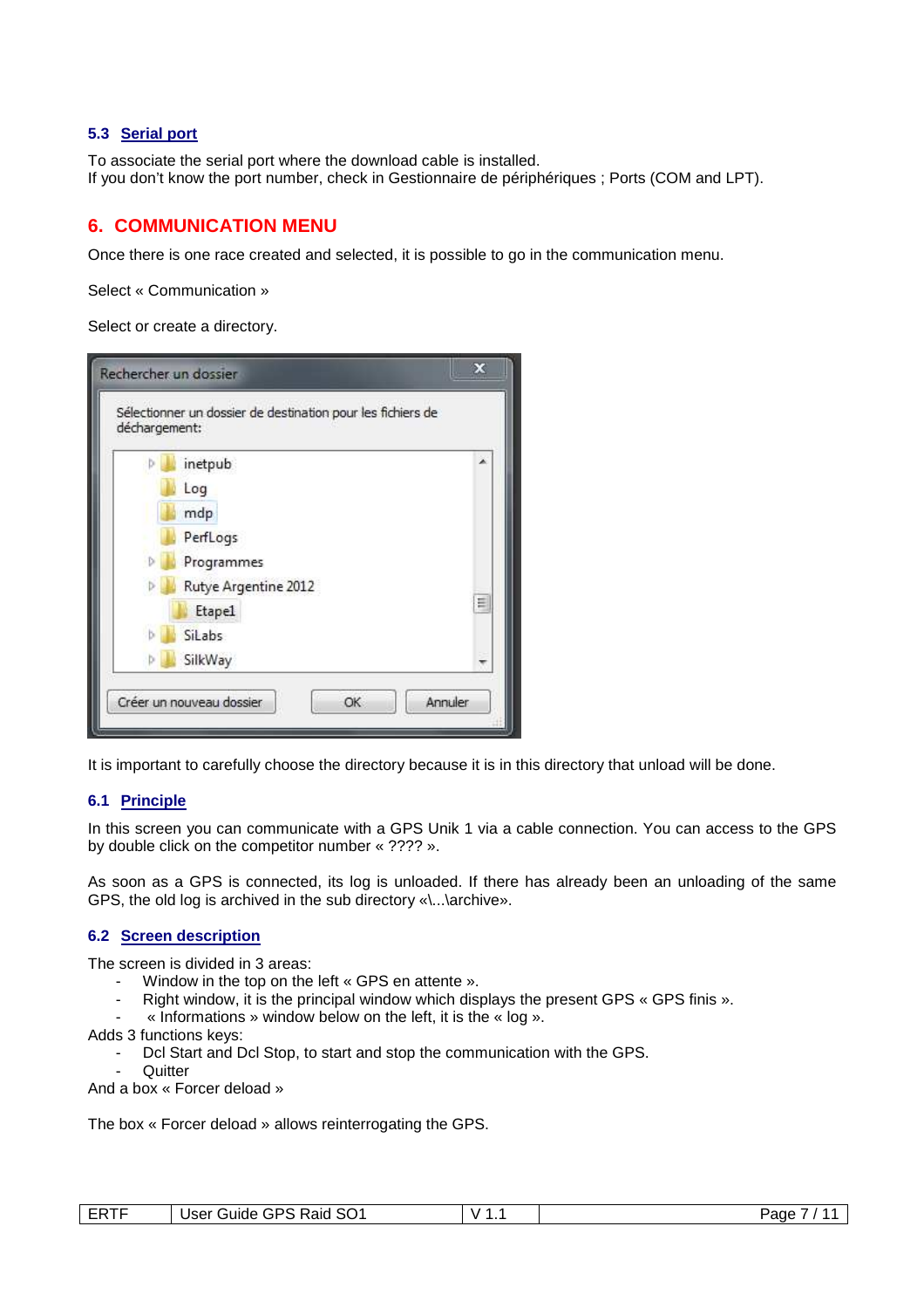#### **6.2.1 Windows**

The window of awaiting GPS has to be empty. The Information window (Log) allows seeing the information of the connected GPS.

The finished GPS window is the most important.

You find there the connected GPS (if several GPS are connected you will have a line by GPS).

For each GPS you can read:

- The competitor code is equal to ???? because it is not used in this version.<br>- The GPS number (in green if present in blue if in the directory but
- The GPS number (in green if present, in blue if in the directory but not connected from the communication window opening).
- Chk indicator usually in red (from the start), comes green (at the arrival) only for the GPS which have validated all the waypoints.
- The race version equal to 1
- The vehicle type equal to SO1
- The updating state when you are downloading
- The order number if several GPS has been connected one after the other

#### **6.3 Dialog page**

The dialog page allows all possible actions on the GPS. You access to it from the communication menu by a double click on the competitor number. **GPS must be connected.** 

| GPS en Course           | Org: SO1 Conc: --- Gpsld: 6020 Freq: 2 Hz |                         |
|-------------------------|-------------------------------------------|-------------------------|
|                         |                                           | Lire mémoire            |
| Reconnaissance appareil | $E$ ffacer<br>Quitter                     | Evénements Chronos      |
|                         |                                           | Tous<br>Trace déloadage |
|                         |                                           | Vers récepteur          |
|                         |                                           | Routes et paramètres    |
|                         |                                           |                         |
|                         |                                           |                         |
|                         |                                           |                         |
|                         |                                           |                         |
|                         |                                           |                         |
|                         |                                           |                         |
|                         |                                           |                         |
|                         |                                           |                         |
|                         |                                           |                         |
|                         |                                           |                         |
|                         |                                           |                         |
|                         |                                           |                         |
|                         |                                           |                         |

The dialog page is essentially formed by an information window and the function keys.

### **After each actions, to quit the dialog page, do not forget to click on Quitter to free the GPS.**

#### **6.4 Functions**

#### **6.4.1 Unit reconnaissance**

Allows interrogating the GPS to have its GPS number and its competitor number.

| ----<br>SO <sub>1</sub><br>Raid<br>GPS :<br>User<br>∶ uldeن<br>ERL. | -<br>v | ⊵aαe<br>.<br>O. |
|---------------------------------------------------------------------|--------|-----------------|
|---------------------------------------------------------------------|--------|-----------------|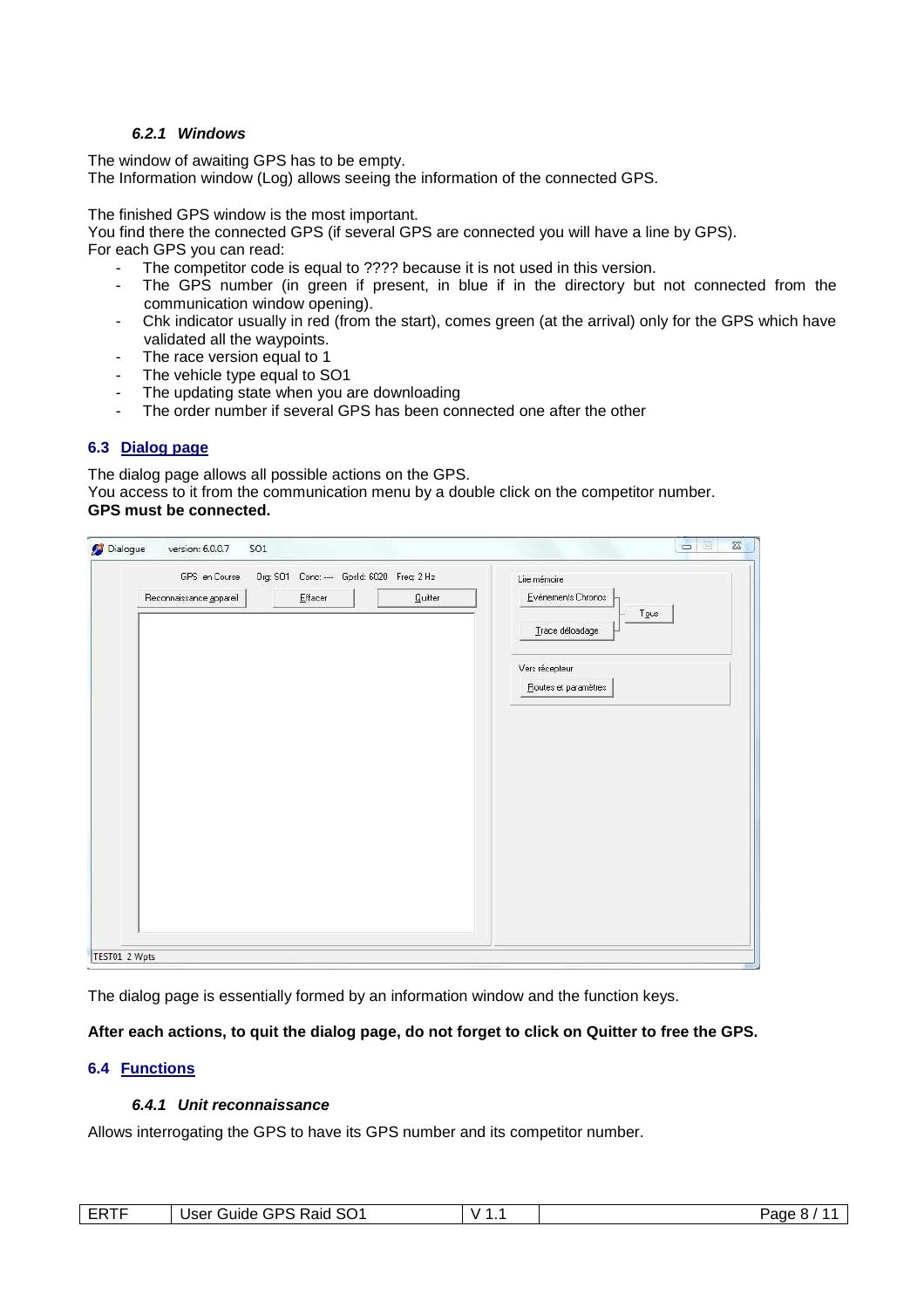#### **6.4.2 Erase**

Erase the information screen (no action on the GPS).

#### **6.4.3 Read memory**

- « Tous » allows reading in one time the timing log and the tracking.
- « Evènements chrono » allows reading only the timing log.
- « Trace Déloadage » allows downloading only the tracking.

#### **6.4.4 Ways and parameters**

Way and parameter allows the GPS downloading. Name of the selected race appears below on the left. **Then GPS is initialized with erase of the previous data: downloaded waypoints and also tracking and timing information**.

# **7. FILES STRUCTURE**

#### **7.1 Timing file**

#### **7.1.1 Description**

The timing file contains the information concerning the competitor course.

It contains a section check Info

- Competitor number
- GPS number
- Race name
- Entered codes
- CHK indicator if everything is OK CHK=OK
- CP number not validated (OK=0)
- ASC number not validated (OK=0)
- Discontinuities number (GPS switched off…)
- Village overspeed number
- Global overspeed number
- Unmasked Waypoints number

CP not passed list and overspeeds. Then a section timing info.

#### **7.1.2 File name structure**

JRNX followed by the date and the hour of the code SO1 of the competitor number ''----'' and GPS number.

Example

**JRNX\_2012-03-13\_09-38-34\_SO1\_----\_6055** 

| <b>ERTF</b> | GPS Raid SO1 | `   | Page |
|-------------|--------------|-----|------|
|             | User         | . . | u    |
|             | ′ uideفu     |     | ີ    |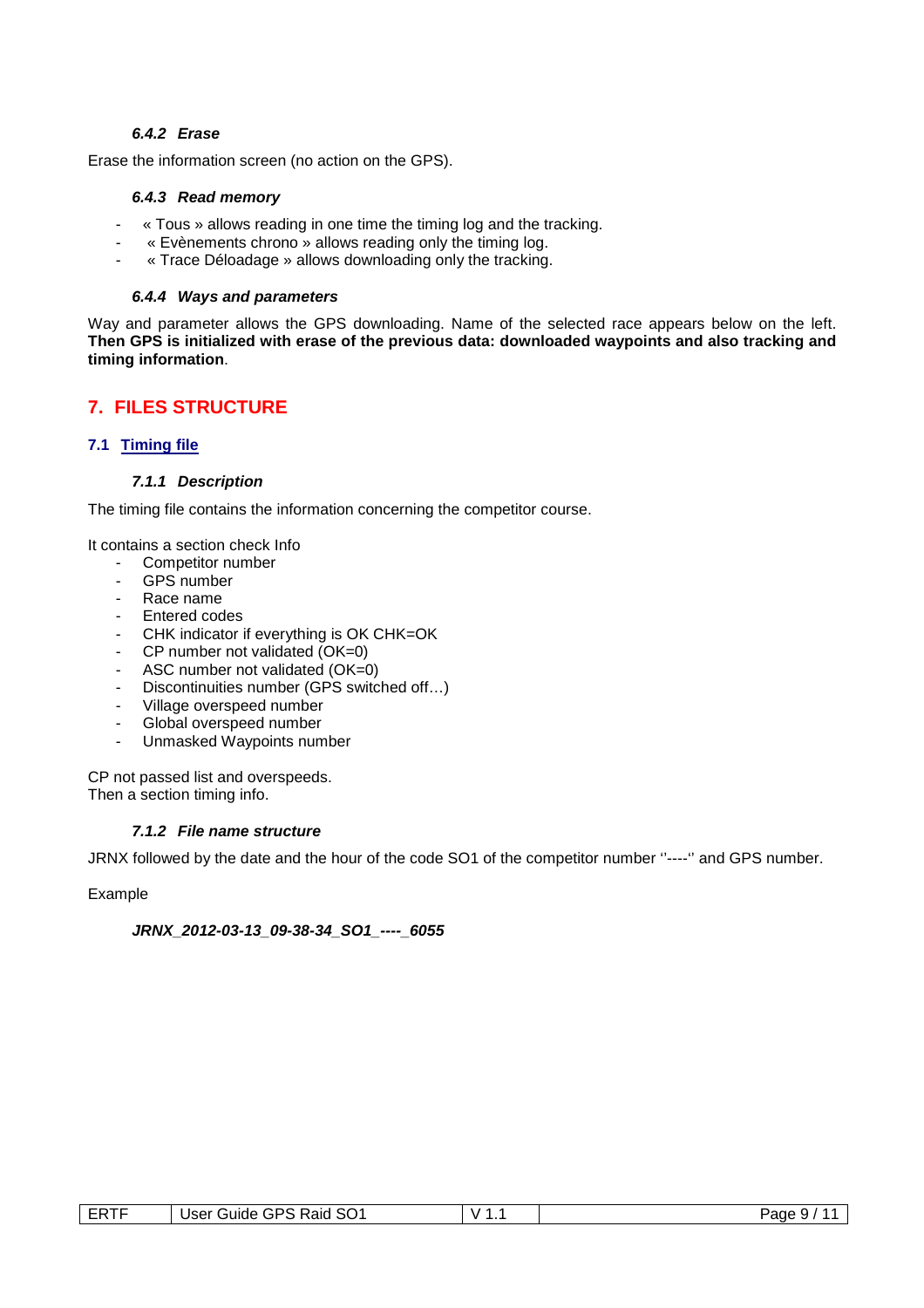#### **7.1.3 Example CHK OK**

\*\*\* Récepteur: 1.16, Outil: 6.0.0.7, Mode: SO1, Freq: 2 Hz, GPS: Raid, Véhicule: 101, Course: 1, CHK: OK \*\*\*

InfosControle Concurrent; ---- No série; 10281 Course; E2K0 Code1 entrés; 0 Code2 entrés; CHK; OK CP non passés; 0 Asc non passés; 0 Discontinuités; 0 Excès vit.village; 0 Excès vit.globale; 0 Nb Wpts démasqués; 0 Cps non passés;0 Dépassements vitesse; 0

**InfosChronos** 

DateHeure: 18/10/11;11:57:54;TPC;NumWpt: 13;TempsPassage: 555;; DateHeure: 18/10/11;14:17:16;TPC;NumWpt: 25;TempsPassage: 725;;

<FIN>

#### **7.1.4 Example CHK NOK**

\*\*\* Récepteur: 1.16, Outil: 6.0.0.7, Mode: SO1, Freq: 2 Hz, GPS: Raid, Véhicule: 101, Course: 1, CHK: NOK \*\*\*

InfosControle Concurrent; 110Y No série; 10006 Course; E1K0 Code1 entrés; 9999 Code2 entrés; CHK; NOK CP non passés; 2 Asc non passés; 0 Discontinuités; 1 Excès vit.village; 0 Excès vit.globale; 0 Nb Wpts démasqués; 0 Cps non passés; 4; 17 Dépassements vitesse; 0

**InfosChronos** DateHeure: 28/11/11;10:49:05;TPC;NumWpt: 8;TempsPassage: 0;; DateHeure: 28/11/11;10:50:39;TPC;NumWpt: 9;TempsPassage: 810;; DateHeure: 28/11/11;10:58:06;TPC;NumWpt: 16;TempsPassage: 750;;

<FIN>

| ⊢₩ | SO <sub>1</sub><br>, Raid<br>GPS<br>Jser<br>′ uldeٽ<br>___ | . .<br>v | Page<br>. U . |
|----|------------------------------------------------------------|----------|---------------|